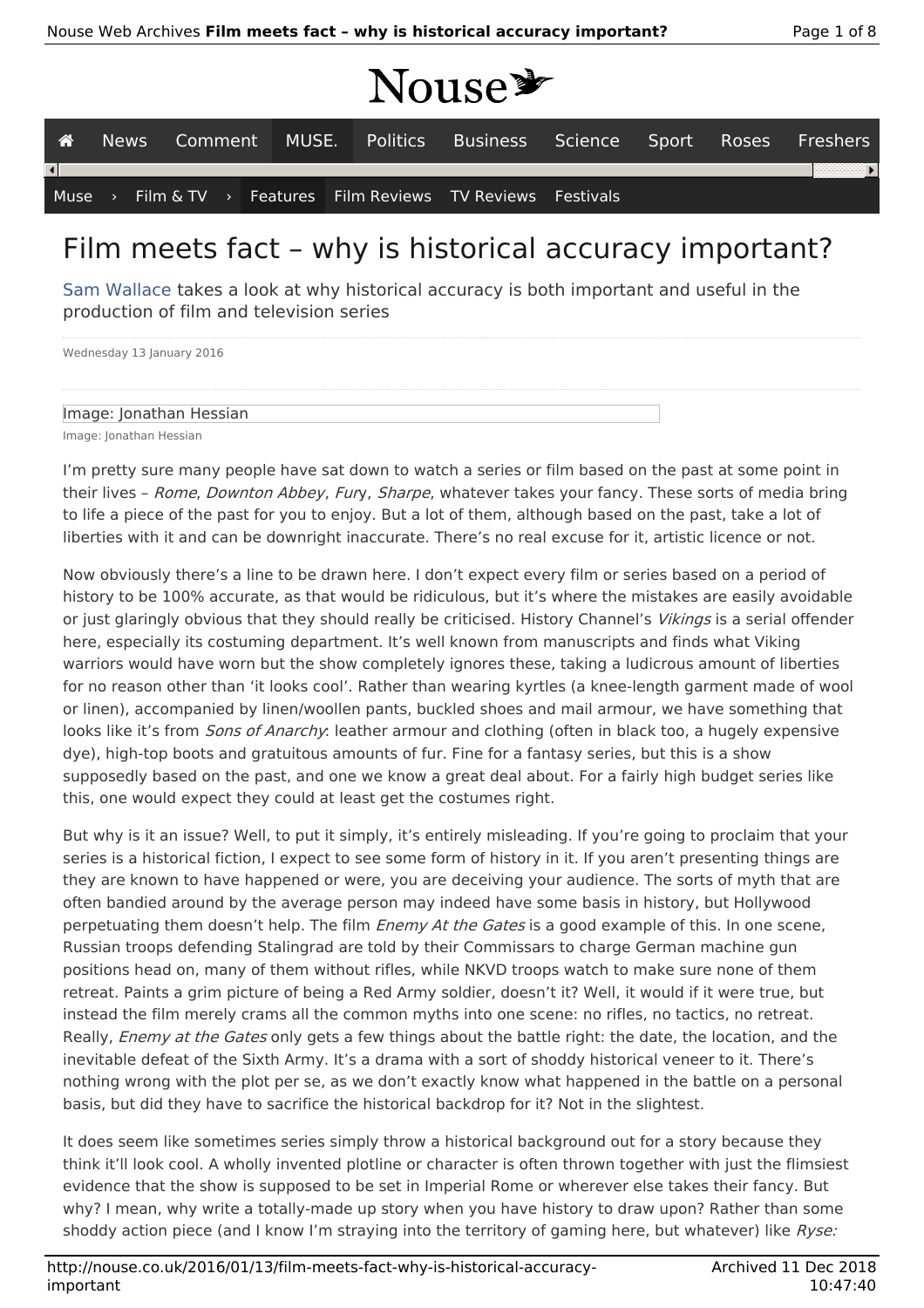#### Nouse Web Archives **Film meets fact – why is historical accuracy important?** Page 2 of 8

Son of Rome, why not use one of the many, many interesting tales from the past? The amount of murder and betrayal in the lifetime of Belisarius and Justinian for instance, way surpasses *Game of Thrones* (whose author regularly draws on history for inspiration, I might add), and best of all, it actually occurred. If you wanted gore, Justinian herded thousands of rioting chariot-race supporters into the hippodrome, and then killed 30,000 of them. For cunning, check how Belisarius took the city of Naples from the Ostrogoths. These are just part of the rich tapestry of history that a series could base themselves on, and find a great audience for. In a lot of instances history provides better tales than any author could ever create on their own.

Just in case I've run around in circles, I'd better sum up the points I've tried to make. Basically, historical accuracy in our media, especially if it claims to be historical, is important because it can shape people's perceptions of what parts of history were like. Victorian opera was responsible for that stupid myth about horns on Vikings' helmets for instance, and that's still around now! But there's also an element of faithfulness to it. Like a film based on a book, if you don't pay your dues to it properly, you're doing the source material a disservice, especially if it's something you could easily have gotten right. If history is the source for a series, they have an obligation to get it right too.



### 35 comments

Mim Carrington

warmth to it.

Black dye can be made with oak galls (or iron filings on leather) – not hugely expensive – another myth ;-) Monks wore black/brown/white (i.e. undyed) not only to show their vow of poverty, but also because noone else wanted the drab colours – bright colours were preferred.

|                                                                                                     | <b>A</b> Report       |
|-----------------------------------------------------------------------------------------------------|-----------------------|
|                                                                                                     |                       |
| Paulie'sgirl                                                                                        | 16 Jan '16 at 4:54 pm |
| What that gives you is a fairly dark brown. Repeated dyeing to get a deeper colour is the expensive |                       |

bit. Even then, it's not black as we consider black now, using a modern azo dye – it still has an odd

**A** Report 16 Jan '16 at 5:33 pm **A** Report 17 Jan '16 at 7:41 am **A** Report 18 Jan '16 at 1:17 pm Anonymous Yeah, black wasn't difficult to get, it was difficult to keep. the re-dying, as Paulie's girl said, was the expensive part. Black faded quickly with washings. Anonymous And on top of all that the iron mordant and strong tannins tended to be very harsh on natural fibers, reducing the life of the garment. Anonymous

True black dye, rather than a shade, was incredibly expensive, to the point that the Duke of Burgundy

16 Jan '16 at 12:33 pm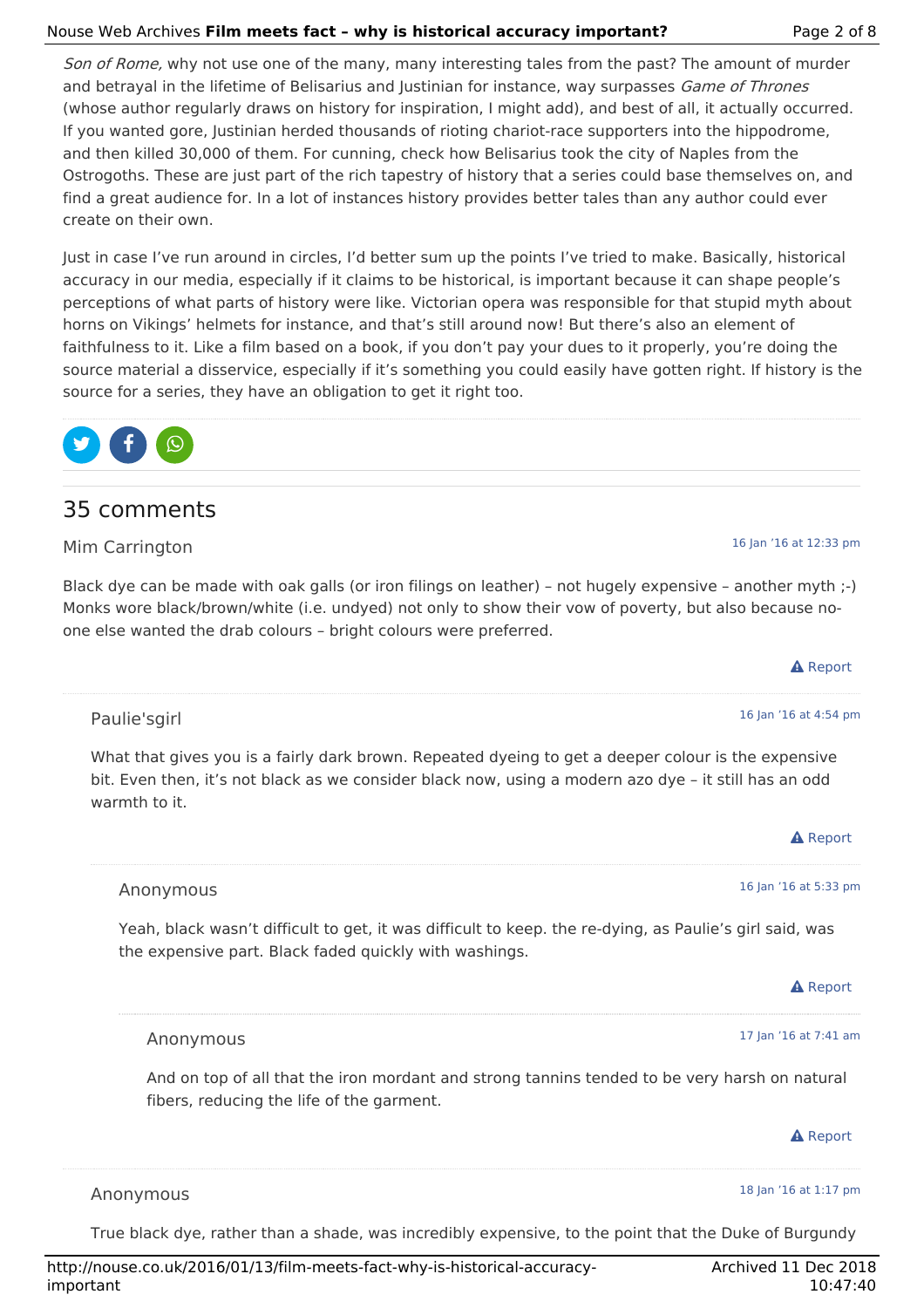#### Nouse Web Archives **Film meets fact – why is historical accuracy important?** Page 3 of 8

**A** Report 19 Jan '16 at 1:30 pm **A** Report 16 Jan '16 at 5:39 pm **A** Report 17 Jan '16 at 2:53 am **A** Report 17 Jan '16 at 3:20 pm **A** Report 17 Jan '16 at 11:33 pm **A** Report 18 Jan '16 at 1:03 pm **A** Report 16 Jan '16 at 6:18 pm **A** Report 19 Jan '16 at 11:32 am (different period I know, but still relevant) wore a full jet black outfit to display that he was one of the wealthiest rulers in Christendom. Gulliver Out of this whole essey its the cost of dye that you find issue with? All well and good if thats your area of interest. Anna We know, also, that the Vikings traded cats right across to and from Constantinople for pest control on ships and for fur – one Norwegian Forest Cat would give you enough fur for a very luxurious hood and mittens, unfortunately for the cat…! Ego Why was it unfortunate for the cat? Their hair grows back. Susan Because they weren't spinning it….ever heard of catskin gloves? Ego Yeah, but the comment was about fur, not leather/skin, which are different things. KevFox No, fur is the product when it is still attached to the skin, the term is hair or fleece when it is shaved, and wool/yarn when it is spun Dave I'm not sure that the black dye is the biggest issue to be honest Sam I wanted to use the Vikings more as an example of bad costuming, and then save my complaints

about plot inaccuracy for a different period that I'm more au fait with, so I didn't make any glaring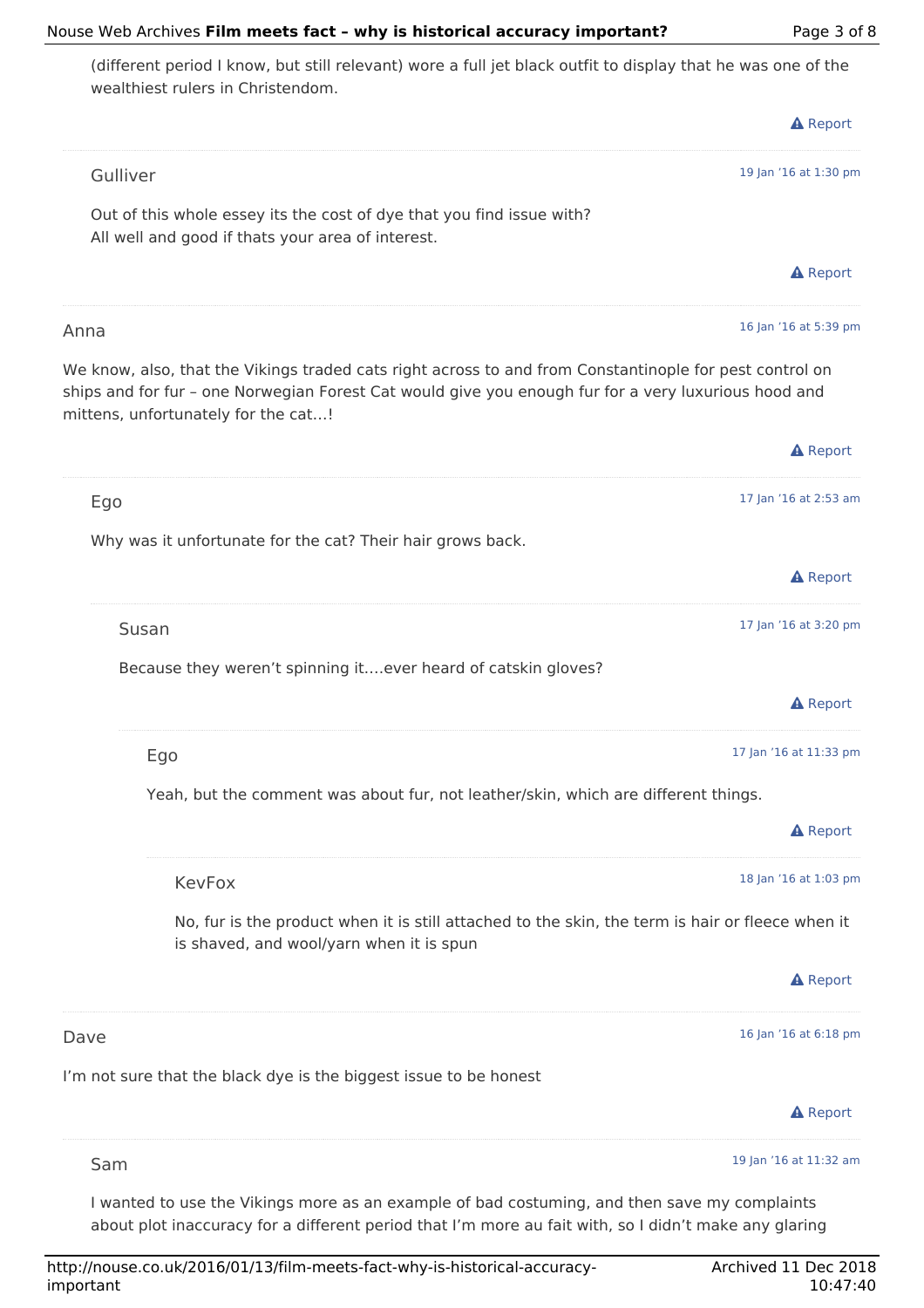#### mistakes.

#### Ælfhild Raggnarsdóttér

We don't know as much as you'd like to think. Since in terms of archechology recently discovered a Scandinavian tunic frozen in ice. Very few pieces of clothing from the era of going on Viking has been uncovered and we can only ASSUME what we worn in 500 – 800 AD since we didn't really record things until about 1100. Natral dyes didn't cost, we sent the slaves to gather ingredents and work. But to be quite clear all written records from other countries state how beatiful and well dressed the Scandinvian men with some wearing silks and sporting blonde dyed hair with amber and pearl jewels. Many Anglo Saxons and Norman followed the fashions.

The show does focus on points were they are off to Viking. Yes leather would be worn as its cheaper than linen or any other fabric, will keep warmer, and is easily dyed form night raids as well as holds a stain. So while your knickers are in a twist try and flip the coin. I would rather see people get curious and learn more about Ivar, Sigrad, Bjorn, and the sons who surpassed Ragnar in his life. Learn how the history of Scandinavians helped found Iceland, Russia, the Normans, on and on. If a bit of Hollywood gets them to know we, Norse Scandinavians, came to America first so be it. Besides it nice to see ancestors no one cared about a few years ago become popular just because they've been made modren day sexy.

**A** Report

17 Jan '16 at 12:53 am

#### Rebecca

Isn't the Viking Age ca. 800-1100 CE? So while the Lendbreen tunic is a fantastic find, it's dated to the 3rd-4th century, so I'm not certain what relevance it has here?

The thing I always found interesting that there is an emphasis on leather, when multiple layers of wool underneath are ignored — you would want those woollen layers when out on the water, because not only does it provide a way to trap an air layer for insulation, but wool will keep you much warmer than leather when wet. (The hypothetical leather outer layer, however, would be wind-proof, which is also important.)

I suspect the problem being alluded to, is not that people are inspired to learn more about Scandinavian history from watching the show, but that the show perpetuates myths that aren't corrected.

16 Jan '16 at 11:33 pm

#### Tove

If they wanted a deep black colour then they had to dye the fabric dark blue with a lot of woad and overdye it with madder. So it would have been extremely expensive to do i

**A** Report

17 Jan '16 at 4:16 am

#### Anonymous

Not sure how easily they would obtain madder. Madder was traditionally used in carpet dyes in Persia and Afghanistan, not sure if it can be grown in Scandinavia. Sure they traded extensively and raided all over the world, but that still would keep the cost of madder fairly high. Maybe use beets instead for a red dye?

#### **A** Report

### 16 Jan '16 at 7:20 pm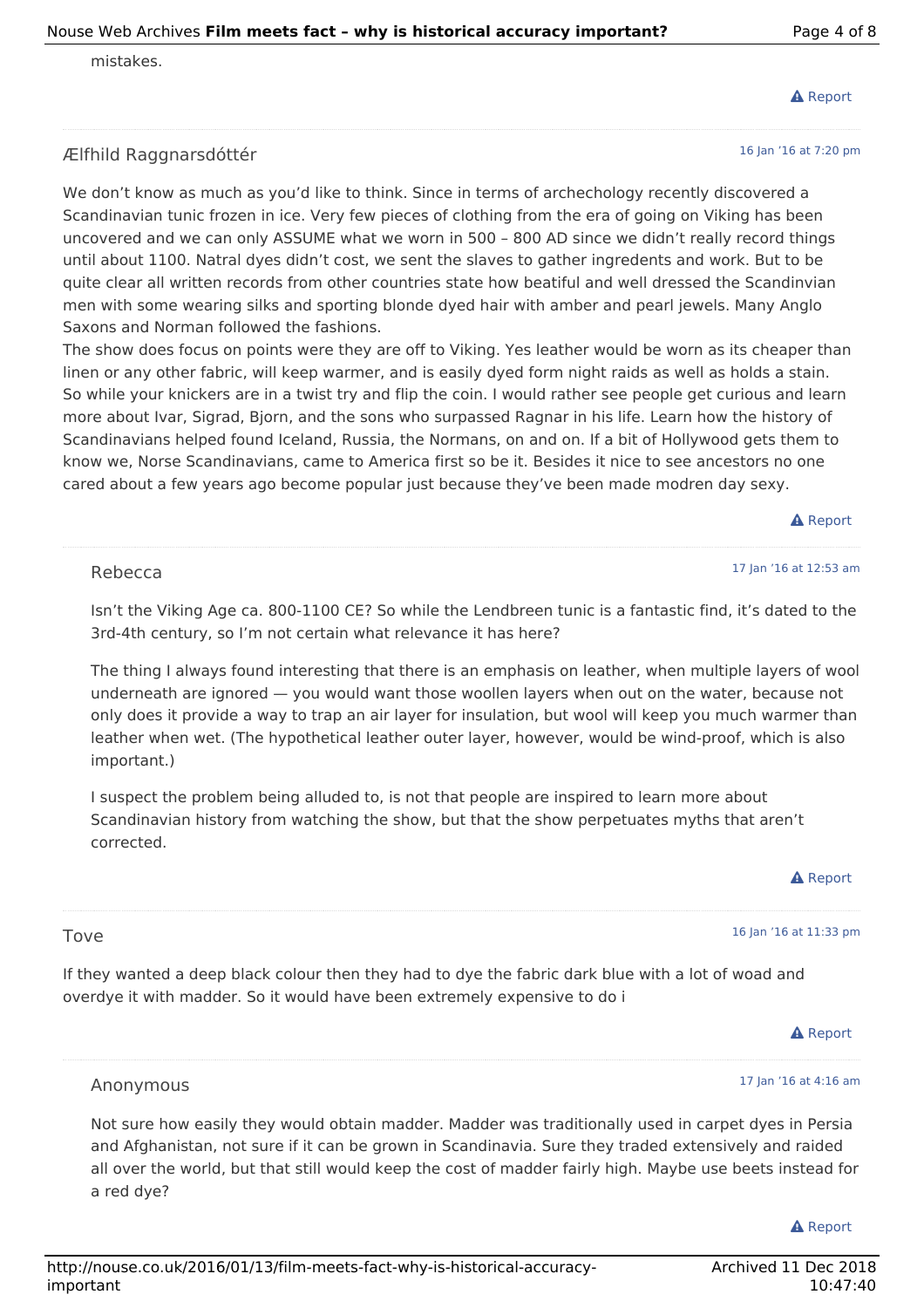17 Jan '16 at 7:34 am

#### Anonymous

Madder is common in England, wich many of the vikings had frequent dealings with (both friendly and hostile.) Beets are not even slightly light fast. Fabrics dyed with beetroots fade to a wimpy greyish-tan when exposed to sunlight very rapidly.

|                              | <b>A</b> Report        |
|------------------------------|------------------------|
| Susan                        | 17 Jan '16 at 3:22 pm  |
| No, beets dye grey.          |                        |
|                              | <b>A</b> Report        |
| Anonymous                    | 18 Jan '16 at 1:19 pm  |
| Constantinople, most likely. |                        |
|                              | <b>A</b> Report        |
| Norsely                      | 18 Jan '16 at 6:25 pm  |
| But now it's Istanbul        |                        |
|                              | <b>A</b> Report        |
| alinda Kate                  | 16 Jan '16 at 11:52 pm |

Belinda Kate

"Blonde died hair" ? You mean lightened to blonde? Or it was blonde, but had been dyed another colour? The latter I can understand- but if you mean the hair was lightened, then how did they achieve that?

|           | <b>A</b> Report       |
|-----------|-----------------------|
|           |                       |
| Anonymous | 17 Jan '16 at 7:38 am |

Lightened to blonde. Lighter hair was considered a desirable trait for the vikings. They believe it was achieved with lye soap, for both beards and head hair.

#### A Report

17 Jan '16 at 1:21 am

#### Dianne Penn

The White Queen a much anticipated and very rare era to be on our television screens, about the Wars of the Rose (not Tudor for a change) spoiled for hundreds who eagerly awaited it because of silly and easily avoided costume errors – zips, corduroy jackets, Norman armour, the same green dress worn by Anne Neville for YEARS, no head dresses on the women, Victorian drainpipes, windows, furniture and NET CURTAIN in the castle windows to name just a few. The Battle of Bosworth filmed in a wood, with snow on the ground when it actually happened in August in wide open fields all made it a great disappointment, even more so when major characters were not even mentioned and events mixed up or worse still – invented. History is hardly taught in our schools now so this would be a perfect way to get children interested in our history but only if it is accurate.

**A** Report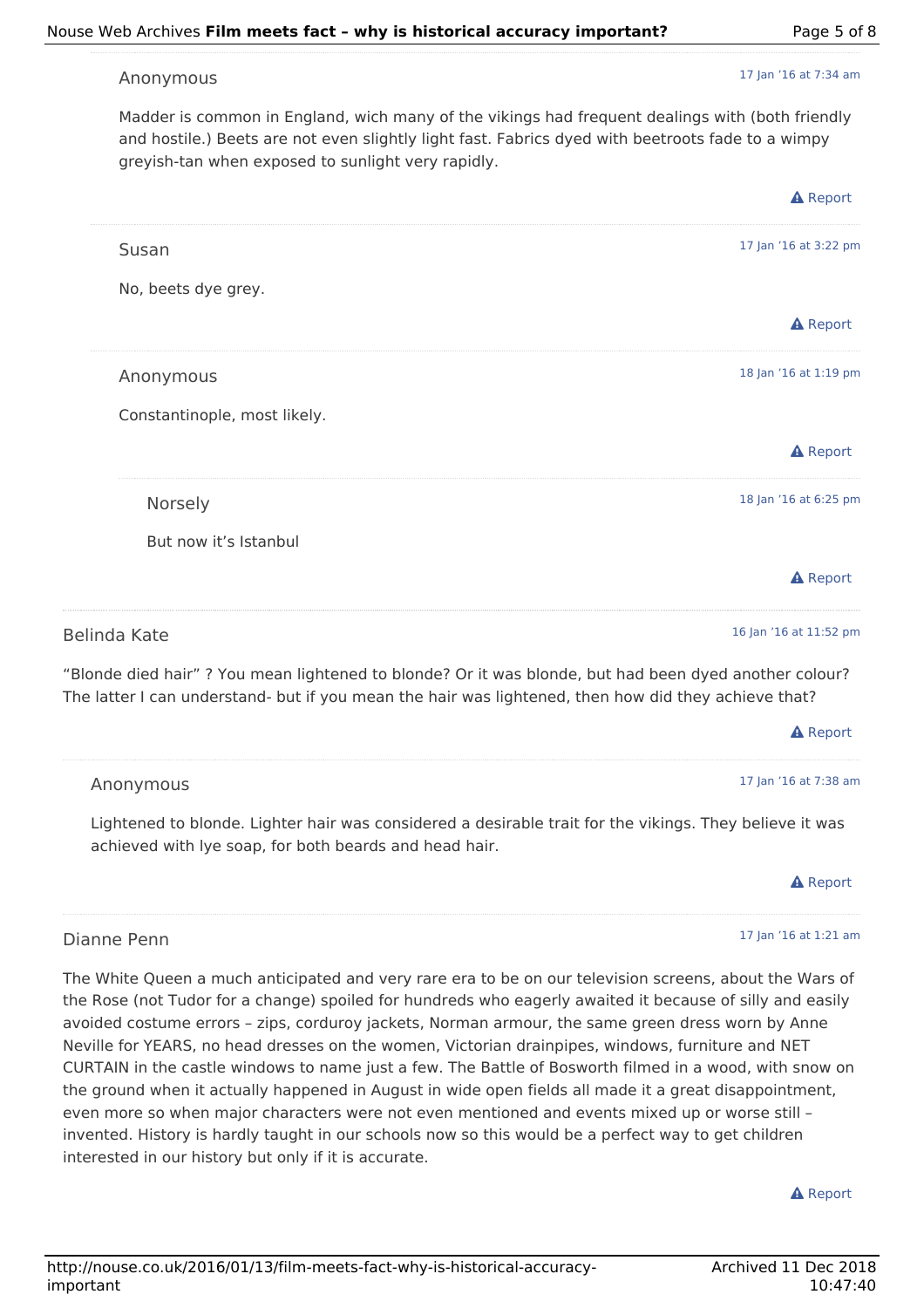### Nouse Web Archives **Film meets fact – why is historical accuracy important?** Page 6 of 8

### Dianne Penn

England's Bloody Crown with Dan Jones has turned out to be a laughing stock because of blatantly obvious wrong armour. Set in the 15th century, soldiers look as if they have strayed from a Robin Hood set next door, wearing Norman armour, beards and short hair. We are all familiar with the portrait of King Richard lll, yet he is portrayed with short hair and a beard! The Earl of Warwick and King Edward lV were shown fighting at the battle of Barnet with not a piece of armour between them, just flapping cloaks and swinging greasy hair. Main battles and events not even mentioned. No excuse.

|                                                                                    | <b>A</b> Report        |
|------------------------------------------------------------------------------------|------------------------|
| Anonymous                                                                          | 18 Jan '16 at 10:10 am |
| I saw the first episode, didn't bother any further                                 |                        |
|                                                                                    | <b>A</b> Report        |
| <b>Arthur Blartfast</b>                                                            | 17 Jan '16 at 8:48 am  |
| The simple answer is they just don't carethey'd rather it was "cool" than correct! |                        |
|                                                                                    | <b>A</b> Report        |
| Anonymous                                                                          | 17 Jan '16 at 10:32 am |

Agree with historical sentiments. Blsack duye is easy. Good black dye is another matter, hence it onnly really becomes a status dye colour in the English Tudor period.

### Jonathan Waller

Ulrik

Martin

Perhaps instead of discussing the merits of his counter points etc. we could look at what he is actually saying… People in the Viking era didn't look like they do in Vikings. or the Last KIngdom. Troy doesn't represent, anything to do with the the time it is supposed to b st min when it was written or even classical Greece. Arthurian stories, with people wearing the clothes out of a romance novel! Accuracy has improved in many areas, but there seems to be a cut off… somewhere in the 1700's in general, where the desire to be accurate suddenly gets thrown out the window and degenerates in to anachronistic fantasy

A Report

**A** Report

17 Jan '16 at 10:36 am

18 Jan '16 at 1:10 am

Well for inaccuracies. When they show ragnars ex wife in Denmark, there are mountains in the background. We don't have any mountains here :-). If we did you would not have the yearly pilgrimage of Danish people travelling north or south for skiing.

## **A** Report

#### 18 Jan '16 at 3:56 pm

The worst thing on "Vikings" was the assumption that Scandinavia was somehow cut off from the rest of Europe and that the norse didn't know of Britain. That is as big a mistake as you can possibly make. The anglosaxons where partly of Danish descent (jutes – settled Kent) and the rest was North german (angles

17 Jan '16 at 1:28 am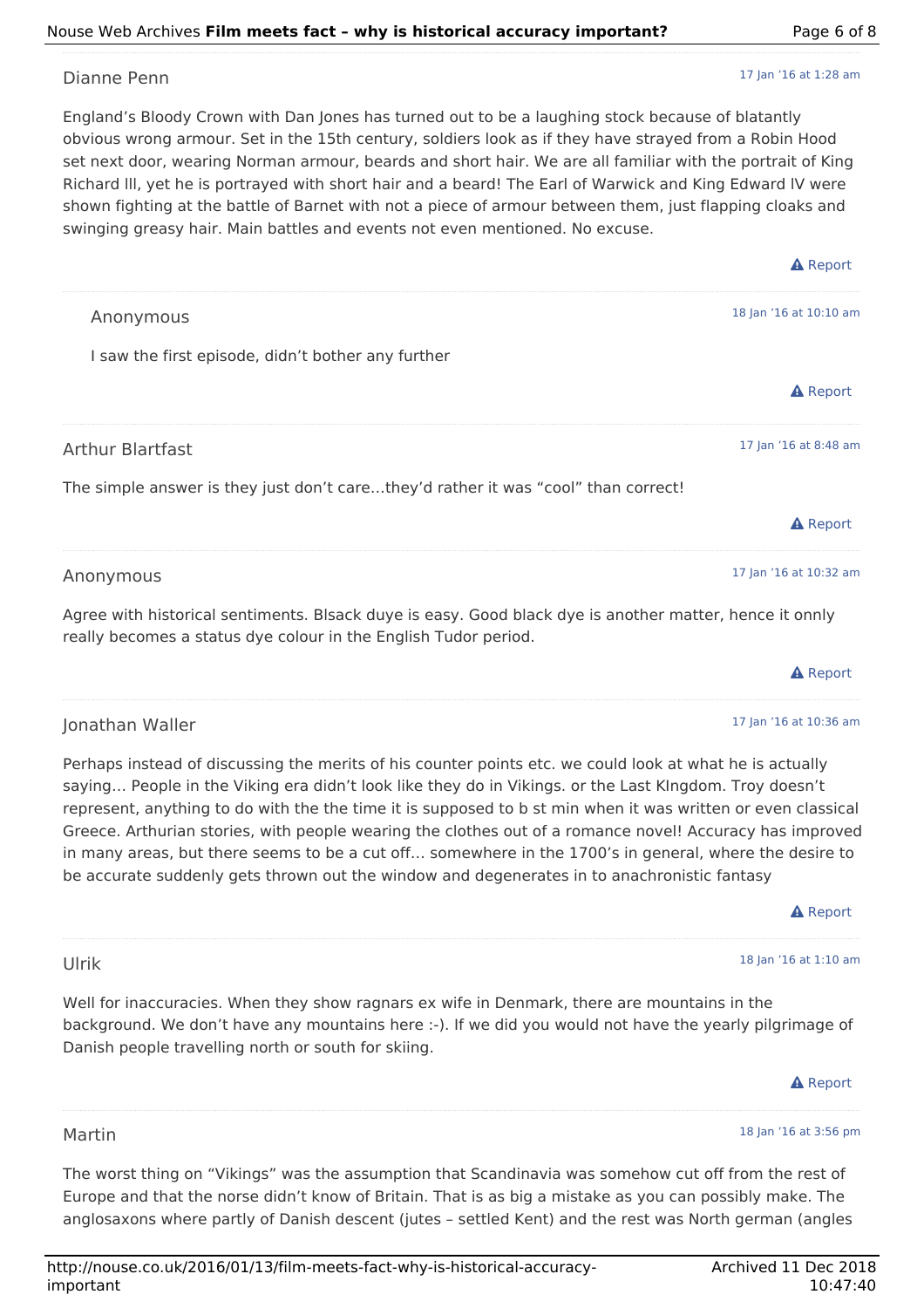#### http://nouse.co.uk/2016/01/13/film-meets-fact-why-is-historical-accuracyimportant

#### Nouse Web Archives **Film meets fact – why is historical accuracy important?** Page 7 of 8

and saxons) from the base of the Jutland peninsula – neighbours to danes. A "viking" might actually have Family living in Britain…

And then comes all the rest of the errors (FI. Kattegat is not a landmark location it's a part of the Baltic Sea)! It's entertaing, but it's certainly not historical in any way.

As a lifelong history student and teacher this article hits one of my pet peeves really hard. That is what most people think is history but is really fiction. The viking horns for one has made me laugh and wince

I was watching Sons of Anarchy when Vikings started and i stopped watching both after a few episodes of

As for why such shows dont embrace historical accuracies, thats easy. Research is hard and often boring.

the later. I relgated watching them on Netflix once each series concludes. Vikings is exciting, even

Taking a backdrop of names, places, and color and making the rest up out of whole cloth is easier and cheaper. Pity though. There are many tales i wish the general public could see. But watching Abraham Lincoln-Vampure Slayer is more fun then watching a Ken Burns documentary, ive been told.

entertaining, but the historical inacuracies piled on too deep.

Gaston de Flebus

Gulliver

for years.

I watch vikings for its gratuitous violence and nudity, I don't let the history errors get in the way.

Game of Thrones is not historical fiction, it is fantasy so has no place in arguments about historical accuracy.

therealguyfaux

Discussed

1. Short Film Sunday: All These Creatures

2. TV Review: Endeavour – Series 3 Episode 2: 'Arcadia'

But we DO know Game Of Thrones is (very) loosely based on The War Of The Roses and you would imagine that a certain period-authenticity for the 15th C. would need to be employed to suggest that. You can't have them going TOO mediaeval on yo' ass.

#### Yagmur

Most Read

To mention another film, which hat brilliant props and used it only for the background charakteres, "Kingdom of Heavens" the protagonists where mostly dressed wrongly, afghan tribal jewelery and leather pants for example, but the ordinary soldiers were as if they came right out of "Men at Arms" from Osprey. This was something I will never ever understand. 15th century persian helmet for Saladin and a historical (nearly) correct outfit for a tribesman or average soldier……

#### **A** Report

**A** Report

26 Feb '16 at 8:35 am

Archived 11 Dec 2018 10:47:40





19 Jan '16 at 1:43 pm

**A** Report

19 Jan '16 at 6:09 pm